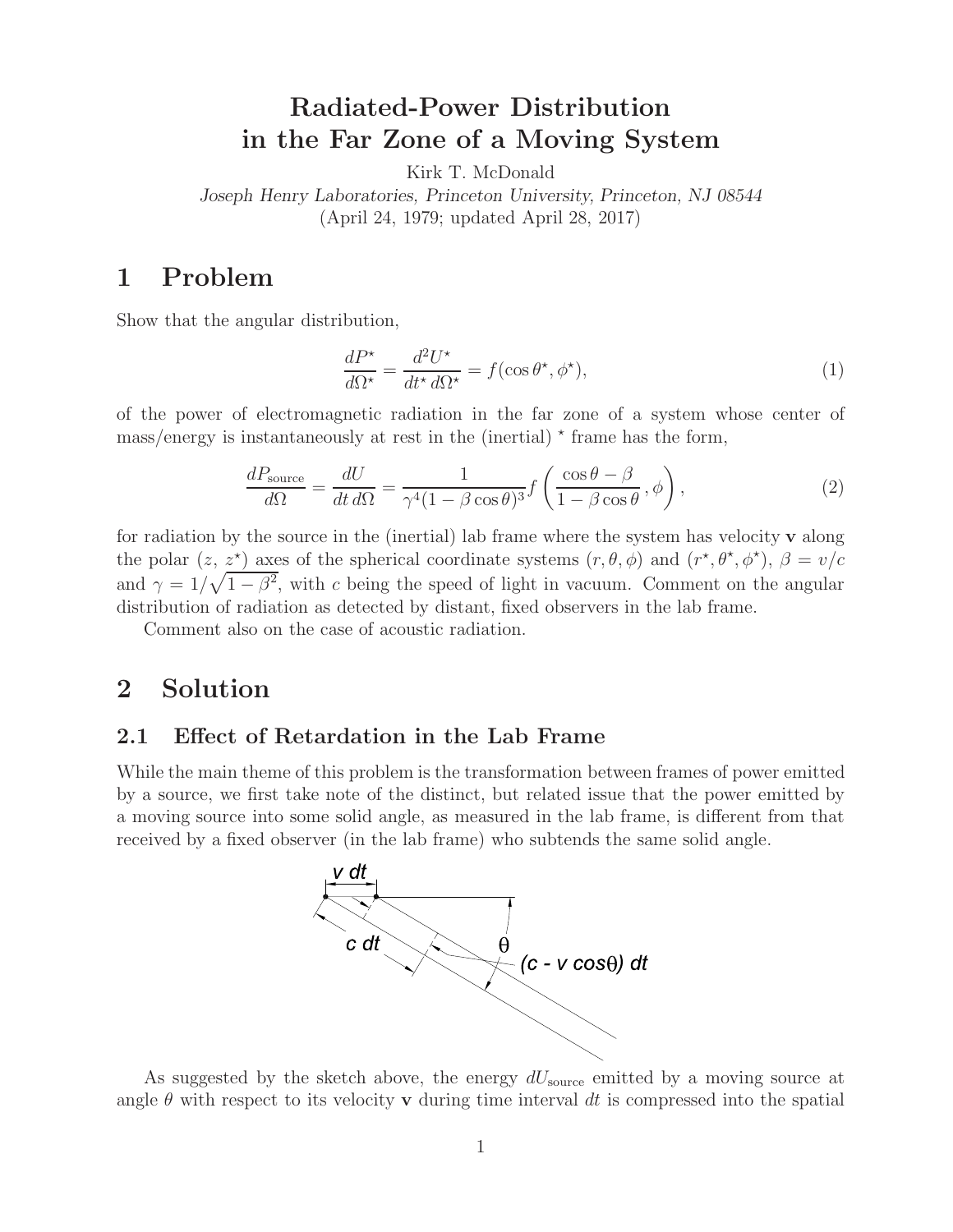interval  $(c - v \cos \theta)dt$  along the direction of emission, where c is the speed of propagation in the lab frame. This energy is later received by a fixed observer during the time interval  $(1 - v \cos \theta/c)dt$ , such that the power received is related by,

$$
\frac{dP_{\text{observer}}}{d\Omega} = \frac{1}{(1 - v \cos \theta/c)} \frac{d^2 U_{\text{source}}}{dt \, d\Omega} = \frac{1}{(1 - v \cos \theta/c)} \frac{dP_{\text{source}}}{d\Omega}.
$$
\n(3)

The relation (3) can also be considered as a consequence of the fact that the energy received by the observer (in solid angle  $d\Omega$ ) during time interval dt was emitted by the source during the retarded time interval  $dt'$  (into the same solid angle  $d\Omega$ ), where,<sup>1</sup>

$$
t' = t - \frac{r(t')}{c}, \qquad t = t' + \frac{r(t')}{c}, \qquad dt = dt' \left( 1 + \frac{1}{c} \frac{dr}{dt'} \right) = dt' \left( 1 - \frac{v}{c} \cos \theta \right), \tag{4}
$$

and hence,

$$
\frac{dP_{\text{observer}}}{d\Omega} = \frac{d^2U}{dt\,d\Omega} = \frac{1}{(1 - v\cos\theta/c)}\frac{d^2U}{dt'\,d\Omega} = \frac{1}{(1 - v\cos\theta/c)}\frac{dP_{\text{source}}}{d\Omega},\tag{5}
$$

as found previously.

Both t and t' are measured in the lab frame, so the difference between  $P_{\text{source}}$  and  $P_{\text{observer}}$ (both in the lab frame) is not an effect of "relativity", but can be attributed to retardation.

*In the instantaneous rest frame of the source, where*  $\beta^* = 0$ *, the power radiated by the source in some solid angle is the same as that detected by a fixed observer with that solid angle.*

### **2.2 Electromagnetic Radiation**

#### **2.2.1 General Transformation of the Angular Distribution**

The arguments here are based on the semiclassical insight that far from its source, the energy and momentum densities u and  $\bf{p}$  of electromagnetic radiation (in vacuum) are related by,

$$
u = pc,\t\t(6)
$$

as for a single photon. Hence, we can use a light-like 4-vector  $(du, c\,d\mathbf{p})$  to describe the propagating energy and momentum of a small volume element (which moves at the speed of light) in the far zone.

We take the z-axis to be along the direction of the velocity **v** of the source at some (retarded) time in the lab frame, and let  $\theta$  be the angle between the momentum vector  $d\mathbf{p}$ and the z-axis. Then, the energy and momentum densities in the instantaneous rest frame (the  $*$  frame) of the (retarded) source are given by,

$$
du^* = \gamma (du - \mathbf{v} \cdot d\mathbf{p}) = \gamma du (1 - \beta \cos \theta), \tag{7}
$$

$$
dp_{\perp}^{\star} = dp_{\perp} = \frac{du}{c} \sin \theta, \tag{8}
$$

$$
dp_{\parallel}^{\star} = \gamma (dp_{\parallel} - v du/c^2) = \gamma \frac{du}{c} (\cos \theta - \beta). \tag{9}
$$

<sup>&</sup>lt;sup>1</sup>The quantity  $1 - v \cos \theta/c$  is sometimes called the Doppler factor. Its early history, with some initial controversy over its interpretation can be traced in [1, 2, 3, 4, 5]. This factor was well discussed by Schott, sec. 13 of [6], but apparently needed "rediscovering" in 1969, as on pp. 406-407 of [7]. *The author learned of this factor in graduate school (Caltech) in 1968, where it was presented as "well known".*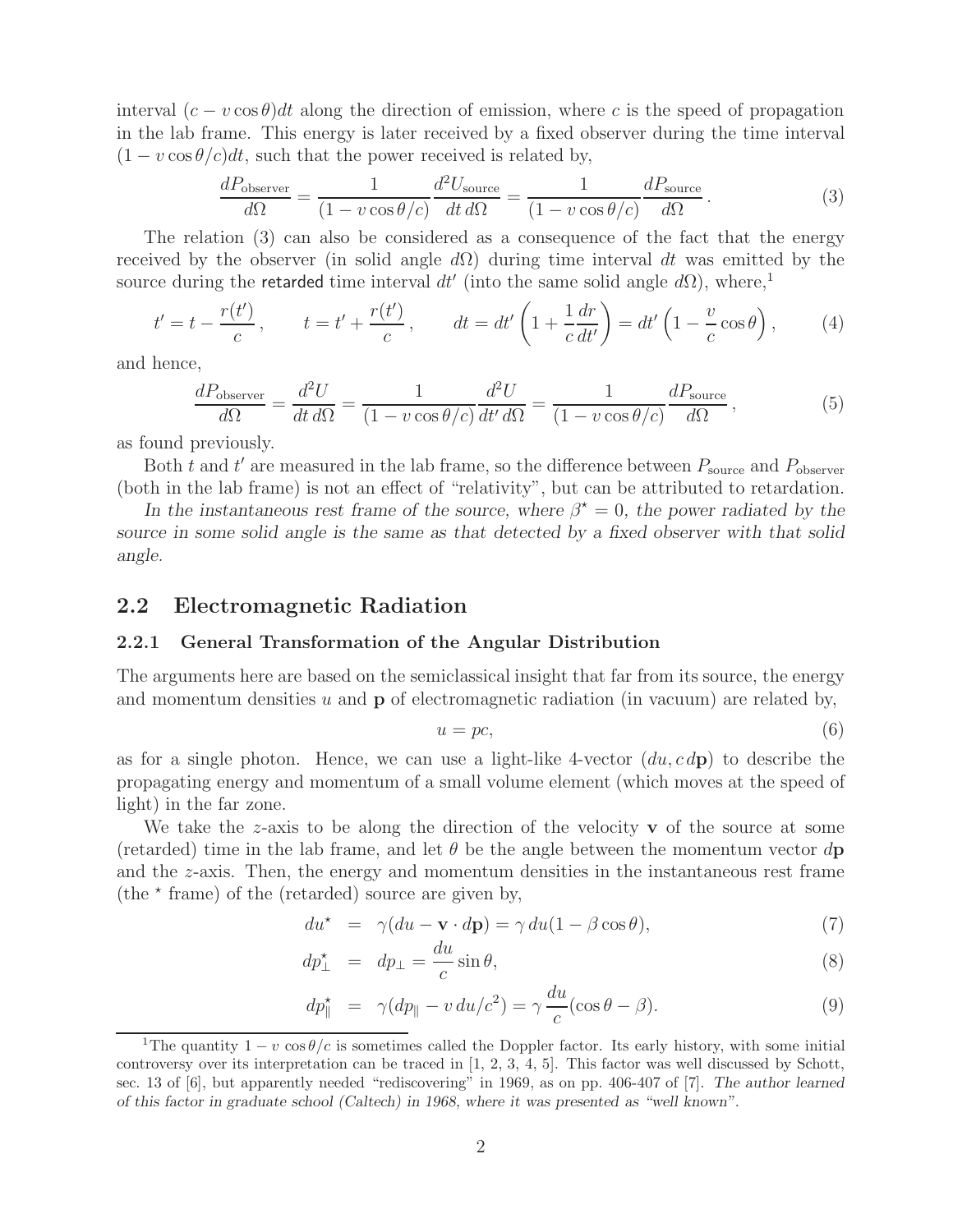The angle  $\theta^*$  of the vector  $d\mathbf{p}^*$  with respect to the  $z/z^*$  axis is given by,

$$
\cos \theta^* = \frac{dp_{\parallel}^*}{p^*} = \frac{dp_{\parallel}^*}{\sqrt{p_{\parallel}^{*2} + p_{\perp}^{*2}}} = \frac{\cos \theta - \beta}{\sqrt{(\cos \theta - \beta)^2 + (1 - \cos^2 \theta)/\gamma^2}} = \frac{\cos \theta - \beta}{1 - \beta \cos \theta},\qquad(10)
$$

and hence,

$$
d\cos\theta^* = \frac{d\cos\theta}{\gamma^2 (1 - \beta\cos\theta)^2}.
$$
 (11)

Of course, the azimuthal angles  $\phi$  and  $\phi^*$  have the same values, so the transformation of solid angle  $d\Omega = d \cos \theta d\phi$  is,

$$
d\Omega^* = \frac{d\Omega}{\gamma^2 (1 - \beta \cos \theta)^2}.
$$
 (12)

Also, a time interval  $dt$  for a fixed observer in the lab frame is related to the time interval  $dt^*$  in the moving  $*$  frame by time dilation,

$$
dt = \gamma \, dt^*.
$$
\n(13)

Combining eqs.  $(7)$  and  $(10)-(13)$ , the angular distribution of the power radiated by the moving source can be written as,

$$
\frac{dP_{\text{source}}}{d\Omega} = \frac{d^2u}{dt\,d\Omega} = \frac{1}{\gamma^4(1-\beta\cos\theta)^3}\frac{d^2u^*}{dt^*d\Omega^*} = \frac{1}{\gamma^4(1-\beta\cos\theta)^3}f\left(\frac{\cos\theta-\beta}{1-\beta\cos\theta},\phi\right). \tag{14}
$$

This result is based on the transformation of the energy and momentum far from the source, and so corresponds to the angular distribution of power according to a distant observer. According to the argument of sec. 2.1, the angular distribution of power as detected by a fixed, distant observer is,

$$
\frac{dP_{\text{observer}}}{d\Omega} = \frac{1}{1 - \beta \cos \theta} \frac{dP_{\text{source}}}{d\Omega} = \frac{1}{\gamma^4 (1 - \beta \cos \theta)^4} f\left(\frac{\cos \theta - \beta}{1 - \beta \cos \theta}, \phi\right). \tag{15}
$$

For example, although a single electric charge cannot emit radiation with an isotropic angular distribution, this is possible for an appropriate current distribution [8]. If that current distribution had bulk velocity **v**, the angular distribution observed in the lab frame would be,

$$
\frac{dP_{\text{observer}}}{d\Omega} = \frac{1}{\gamma^4 (1 - \beta \cos \theta)^4},\tag{16}
$$

and the forward/backward ratio would be,

$$
\frac{dP_{\text{observer}}(\theta = 0)/d\Omega}{dP_{\text{observer}}(\theta = \pi)/d\Omega} = \frac{(1+\beta)^4}{(1-\beta)^4} \approx \begin{cases} 1+8\beta & (\beta \ll 1),\\ 32\gamma^8 & (\gamma \gg, 1, \ \beta \approx 1-1/2\gamma^2). \end{cases}
$$
(17)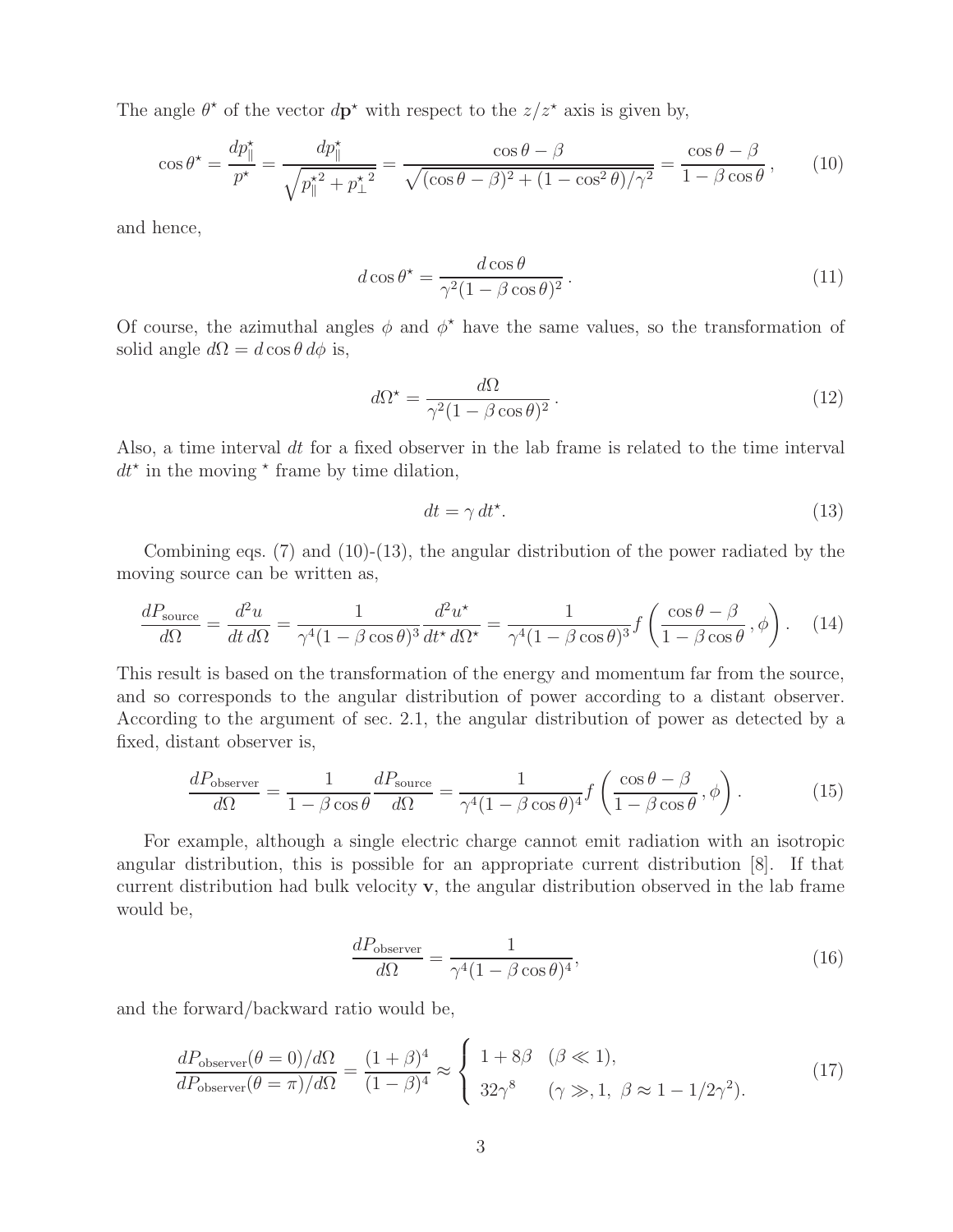#### **2.2.2 Radiation by a Single Accelerated Charge**

If an electric charge  $e$  has acceleration  $a^*$  in its instantaneous rest frame, then its angular distribution of radiated power in that frame is given by the differential version of the Larmor formula (in Gaussian units),

$$
\frac{dP^{\star}}{d\Omega^{\star}} = \frac{e^2 a^{\star 2} \sin^2 \alpha^{\star}}{4\pi c^3},\tag{18}
$$

where  $\alpha^*$  is the angle between the acceleration vector and the direction to the observer in the  $*$  frame.

To relate the lab-frame acceleration 3-vector  $a$  to the acceleration  $a^*$  in its instantaneous rest frame we recall that a velocity 4-vector can be defined as,

$$
v_{\mu} = \gamma(c, \mathbf{v}) = c\gamma(1, \beta),\tag{19}
$$

and then the acceleration 4-vector is given by,

$$
a_{\mu} = \frac{dv_{\mu}}{d\tau} = \gamma \frac{dv_{\mu}}{dt} = c\gamma^{2}(\gamma^{2}(\boldsymbol{\beta} \cdot \dot{\boldsymbol{\beta}}), \dot{\boldsymbol{\beta}} + \gamma^{2}\boldsymbol{\beta}(\boldsymbol{\beta} \cdot \dot{\boldsymbol{\beta}})),
$$
\n(20)

noting that,

$$
\frac{d\gamma}{dt} = \gamma^3 (\boldsymbol{\beta} \cdot \dot{\boldsymbol{\beta}}),\tag{21}
$$

where  $\dot{\beta} = d\beta/dt$ . The acceleration 4-vector in the instantaneous rest frame has components  $c(0, \dot{\boldsymbol{\beta}}^{\star}) = (0, \mathbf{a}^{\star}),$  so the invariant square of the acceleration 4-vector is,

$$
a_{\mu}a^{\mu} = -a^{\star 2} = -c^2 \gamma^6 [\dot{\beta}^2 - (\mathbf{\beta} \times \dot{\mathbf{\beta}})^2] = -\gamma^6 [a^2 - (\mathbf{v}/c \times \mathbf{a})^2].
$$
 (22)

Using eqs.  $(18)$  and  $(22)$  in  $(14)$ , we the power radiated by the accelerated charge is,

$$
\frac{dP_{\text{source}}}{d\Omega} = \frac{\gamma^2 e^2 [a^2 - (\mathbf{v}/c \times \mathbf{a})^2]}{4\pi c^3 (1 - \beta \cos \theta)^3} \sin^2 \alpha^*(\theta, \phi).
$$
 (23)

*The power radiated by an accelerated charge, as detected by a distant, fixed observer, is often computed from the Poynting vector of the Lienard-Wiechert fields of an accelerated charge, yielding,*<sup>2</sup>

$$
\frac{dP_{\text{observer}}}{d\Omega} = r^2 S_{\text{far}} = \frac{r^2 E_{\text{far}}^2}{4\pi c} = \frac{e^2 [\hat{\mathbf{n}} \times ((\hat{\mathbf{n}} - \boldsymbol{\beta}) \times \mathbf{a})]^2}{4\pi c^3 (1 - \beta \cos \theta)^6},
$$
(24)

$$
\frac{dP_{\text{source}}}{d\Omega} = (1 - \beta \cos \theta) \frac{dP_{\text{observer}}}{d\Omega} = \frac{e^2 [\hat{\mathbf{n}} \times ((\hat{\mathbf{n}} - \beta) \times \mathbf{a})]^2}{4\pi c^3 (1 - \beta \cos \theta)^5},
$$
(25)

where  $\hat{\bf{n}}$  *is a unit vector along the direction from the (retarded) source to the observer in the lab frame. The forms (23) and (25) are equivalent, despite their apparent differences.*

<sup>&</sup>lt;sup>2</sup>See, for example, sec. 14.3 of [9].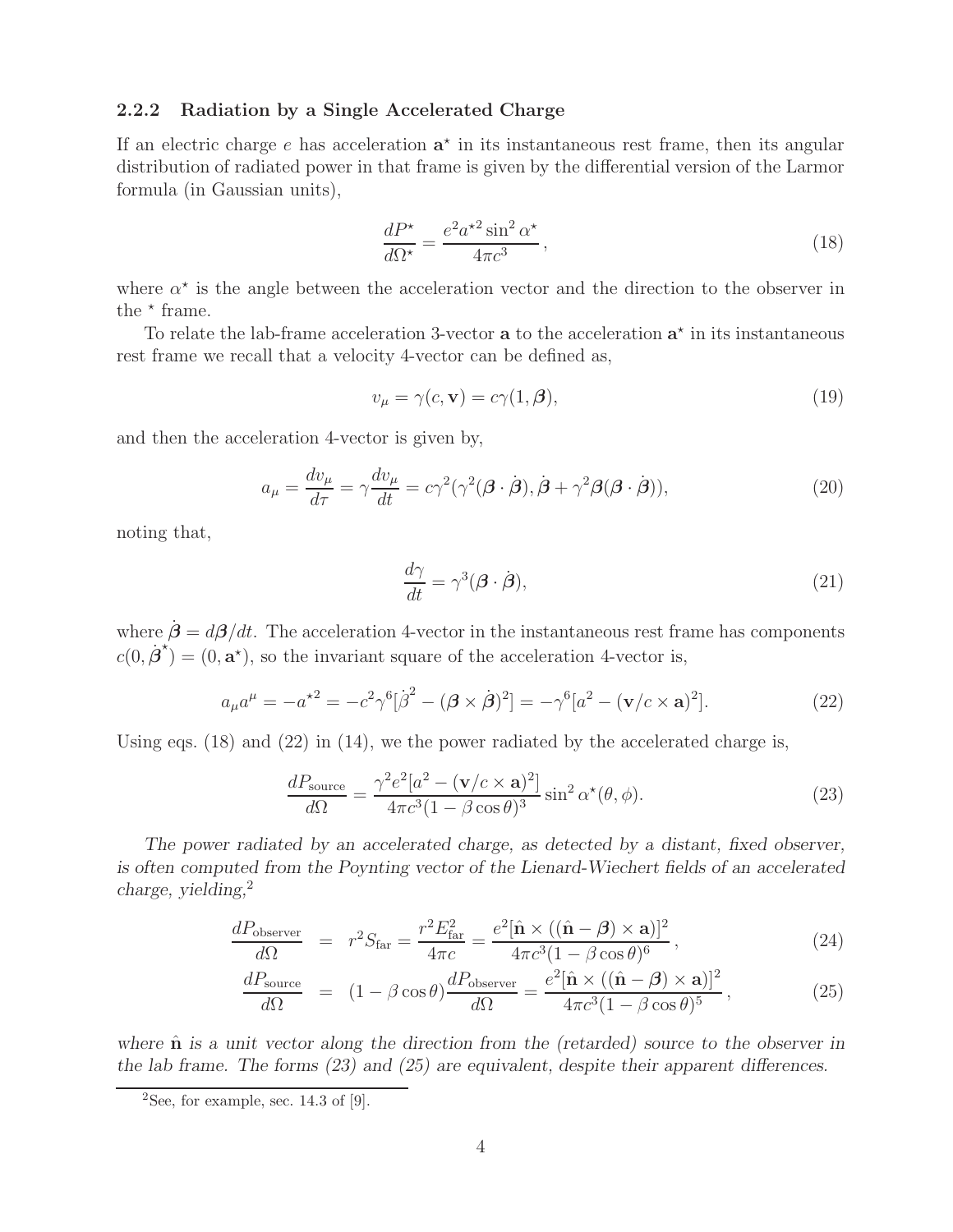#### **2.2.3 Acceleration Parallel to the Velocity**

When the acceleration **a** is parallel to the velocity **v**, then  $a^{*2} = \gamma^6 a^2$  and the polar angle  $\theta^*$ is the same as angle  $\alpha^*$ . Then,

$$
\sin^2 \alpha^* = \sin^2 \theta^* = 1 - \cos^2 \theta^* = 1 - \frac{(\cos \theta - \beta)^2}{(1 - \beta \cos \theta)^2} = \frac{(1 - \beta^2)\sin^2 \theta}{(1 - \beta \cos \theta)^2} = \frac{\sin^2 \theta}{\gamma^2 (1 - \beta \cos \theta)^2},
$$
(26)

and radiated power in the lab frame follows from eqs.  $(14)$  and  $(18)$ , or from eqs.  $(23)-(24)$ , as,

$$
\frac{dP_{\parallel,\text{source}}}{d\Omega} = \frac{e^2 a^2 \sin^2 \theta}{4\pi c^3 (1 - \beta \cos \theta)^5}, \qquad \frac{dP_{\parallel,\text{observer}}}{d\Omega} = \frac{e^2 a^2 \sin^2 \theta}{4\pi c^3 (1 - \beta \cos \theta)^6}.
$$
(27)

The dipole radiation pattern is folded forwards, as shown on the left below, with maximum intensity at angle  $\theta_{\text{max}} \approx 1/2\gamma$  when  $\gamma \gg 1$ .



The total power radiated by the accelerated charge is,

$$
P_{\parallel, \text{source}} = \int \frac{dP_{\parallel}}{d\Omega} d\Omega = \frac{e^2 a^2}{2c^3} \int_{-1}^{1} \frac{1 - \cos^2 \theta}{(1 - \beta \cos \theta)^5} d\cos \theta = \frac{\gamma^6 e^2 a^2}{3c^3},\tag{28}
$$

after integrating by parts twice (or using 2.153 of [10]).

#### **2.2.4 Acceleration Perpendicular to the Velocity**

When the acceleration **a** is perpendicular to the velocity **v**, then  $a^{2} = \gamma^4 a^2$  according to eq. (22). Taking the acceleration **a** to lie in the x-z plane, angle  $\alpha^*$  is related to the polar coordinates  $(\theta^*, \phi^*)$  by,

$$
\sin^2 \alpha^* = \cos^2 \theta^* + \sin^2 \theta^* \sin^2 \phi^* = \frac{(\cos \theta - \beta)^2 + (1 - \beta^2) \sin^2 \theta \sin^2 \phi}{(1 - \beta \cos \theta)^2}
$$
(29)

The radiated power observed the lab frame follows from eqs. (14) and (18) as,

$$
\frac{dP_{\perp,\text{source}}}{d\Omega} = \frac{e^2 a^2}{4\pi c^3 (1 - \beta \cos \theta)^5} [(\cos \theta - \beta)^2 + (1 - \beta^2) \sin^2 \theta \sin^2 \phi]
$$
  
\n
$$
= \frac{e^2 a^2}{4\pi c^3 (1 - \beta \cos \theta)^5} [(1 - \beta \cos \theta)^2 - (1 - \beta^2) \sin^2 \theta \cos^2 \phi]
$$
  
\n
$$
= \frac{e^2 a^2}{4\pi c^3 (1 - \beta \cos \theta)^3} \left(1 - \frac{\sin^2 \theta \cos^2 \phi}{\gamma^2 (1 - \beta \cos \theta)^2}\right),
$$
  
\n
$$
\frac{dP_{\perp,\text{observer}}}{d\Omega} = \frac{e^2 a^2}{4\pi c^3 (1 - \beta \cos \theta)^4} \left(1 - \frac{\sin^2 \theta \cos^2 \phi}{\gamma^2 (1 - \beta \cos \theta)^2}\right).
$$
(30)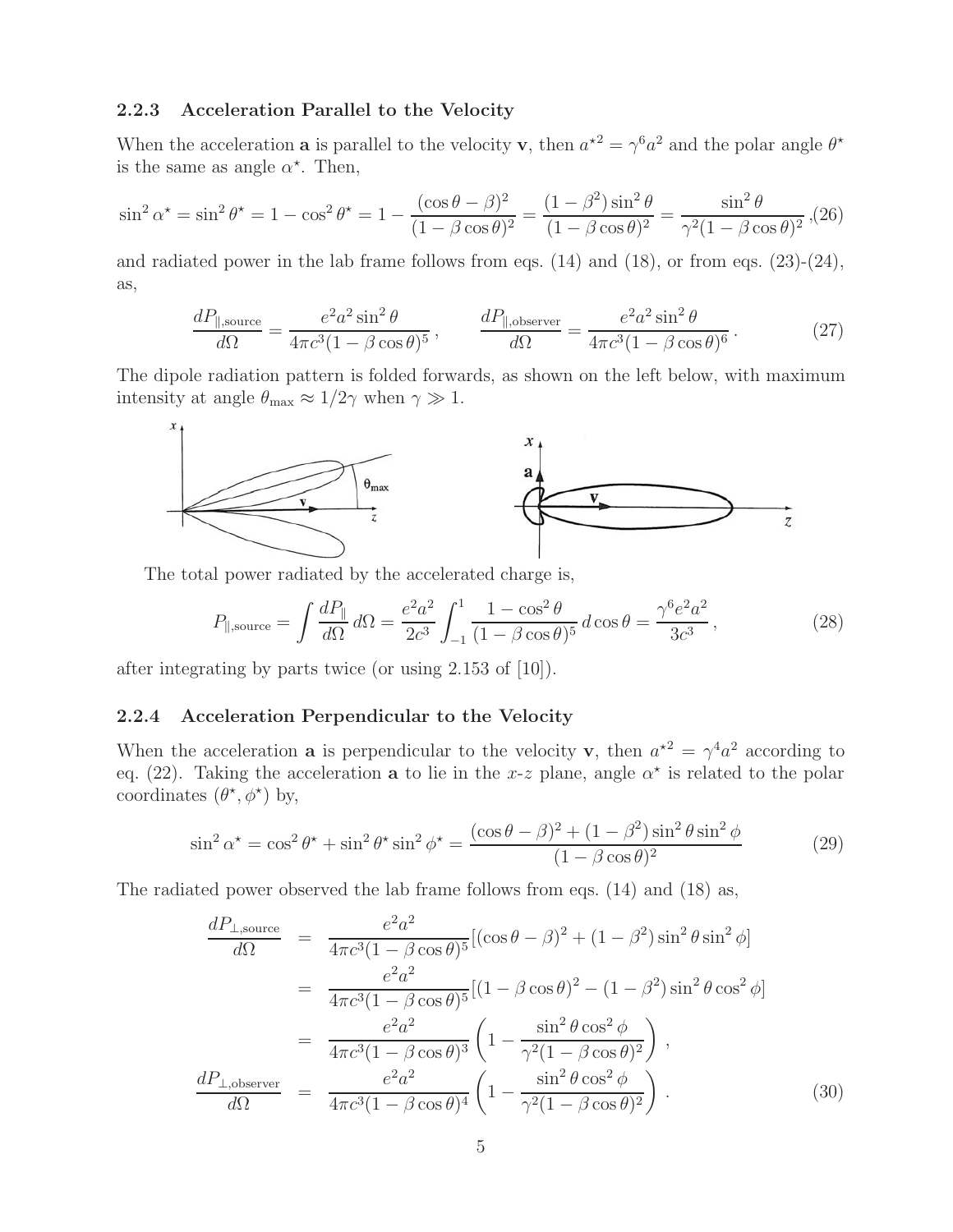The radiation pattern is peaked in the forward direction, as shown on the right above, with the null in the pattern at  $\theta \approx 1/\gamma$  for  $\gamma \gg 1$ .

The total power radiated by the accelerated charge is,

$$
P_{\perp, \text{source}} = \int \frac{dP_{\perp}}{d\Omega} d\Omega = \frac{e^2 a^2}{2c^3} \left( \int_{-1}^1 \frac{d\cos\theta}{(1 - \beta\cos\theta)^3} - \frac{1}{2\gamma^2} \int_{-1}^1 \frac{1 - \cos^2\theta}{(1 - \beta\cos\theta)^5} d\cos\theta \right)
$$
  
=  $\frac{\gamma^4 e^2 a^2}{3c^3}$ , (31)

using 2.153 of [10] and the integral in eq. (28).

#### **2.2.5 Invariance of the Total Power Radiated by the Source**

The total power radiated by the accelerated charge can be found more quickly by expressing the radiated energy in an invariant form.

We start in the instantaneous rest frame of the charge where the integral form of the Larmor formula can be written as,

$$
P_{\text{source}}^{\star} = \frac{dU^{\star}}{dt^{\star}} = \frac{2e^2a^{\star 2}}{3c^3} = -\frac{2e^2a_{\nu}a^{\nu}}{3c^3},\tag{32}
$$

recalling eq. (22). The last form of eq. (22) is a Lorentz scalar, so we infer that the total power  $P_{\text{source}}$  radiated by an accelerated charge is a Lorentz scalar, and in any (inertial) frame we can write,

$$
P = \frac{dU}{dt} = -\frac{2e^2 a_\nu a^\nu}{3c^3} = \frac{2\gamma^6 e^2 [a^2 - (\mathbf{v}/c \times \mathbf{a})^2]}{3c^3} = P^\star.
$$
 (33)

The results (28) and (31) illustrate this general relation for the special cases that  $\mathbf{a} \parallel \mathbf{v}$  and **a** ⊥ **v**.

If the charge has rest mass  $m_0$  its 4-momentum is,

$$
p_{\mu} = m_0 v_{\mu} = (E/c, \mathbf{p}) = (\gamma m_0 c, \gamma m_0 \mathbf{v}), \qquad (34)
$$

where E and **p** and its energy and momentum. When the charge is subject to an external electromagnetic field with 4-tensor  $F_{\mu\nu}$ , the motion of the charge is described by,

$$
\frac{dp_{\mu}}{d\tau} = m_0 a_{\mu} = f_{\mu} = eF_{\mu\nu}v^{\nu} = e\gamma(\mathbf{E} \cdot \boldsymbol{\beta}, \mathbf{E} + \boldsymbol{\beta} \times \mathbf{B}),
$$
\n(35)

so the total radiated power (33) can be written as,

$$
P = -\frac{2e^2 a_{\nu} a^{\nu}}{3c^3} = \frac{2\gamma^2 e^4 [(\mathbf{E} + \boldsymbol{\beta} \times \mathbf{B})^2 - (\mathbf{E} \cdot \boldsymbol{\beta})^2]}{3m_0^2 c^3}.
$$
 (36)

For relativistic motion ( $\gamma \gg 1$ ) in zero electric field with **B**  $\perp$  **v**  $\approx c\hat{\mathbf{v}}$ , the circular trajectory has radius  $R \approx \gamma m_0 c^2 / eB$ , and the radiated power is,

$$
P \approx \frac{2\gamma^2 e^4 B^2}{3m_0^2 c^3} \approx \frac{2\gamma^4 c e^2}{3R^2} \,. \tag{37}
$$

This synchrotron radiation limits the performance of circular high-energy particle accelerators.<sup>3</sup>

 ${}^{3}$ See, for example, [11, 12].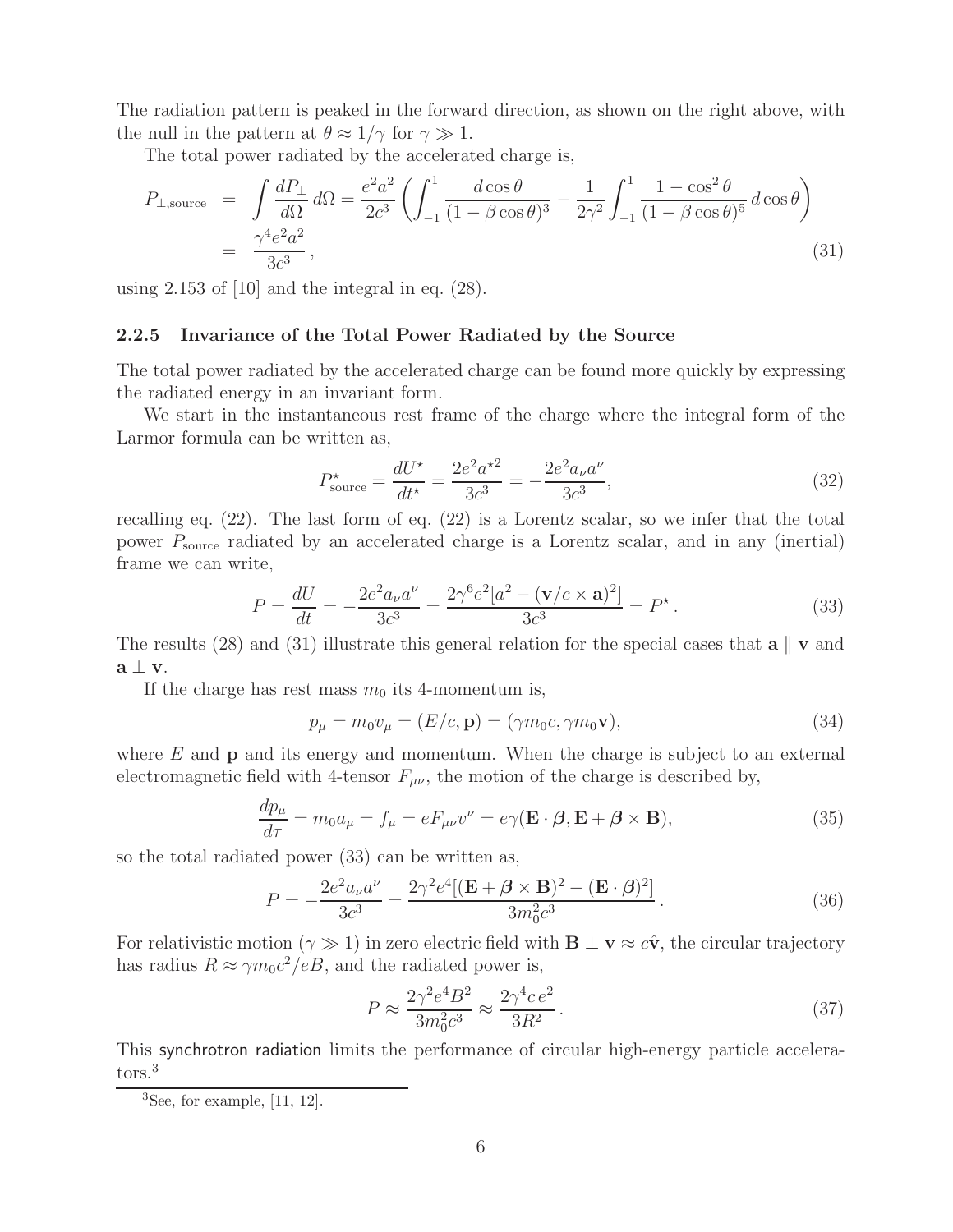#### **2.2.6 Radiated Energy-Momentum 4-Vector**

In general, an accelerated charge radiates momentum as well as energy, so we seek a 4-vector description that combines these effects.

For this, we first rewrite eq. (32) as,

$$
\frac{dU^*}{dt^*} = \frac{dU^*}{d\tau} = \frac{2e^2a^{*2}}{3c^3} = -\frac{2e^2a_\nu a^\nu}{3c^3},\tag{38}
$$

noting that in the instantaneous rest frame the proper time interval is simply  $d\tau = dt^*$ . Further, the total radiated momentum  $\mathbf{P}^*$  is zero in this frame,

$$
\frac{d\mathbf{P}^{\star}}{dt^{\star}} = \frac{d\mathbf{P}^{\star}}{d\tau} = \int \frac{d^2\mathbf{p}^{\star}}{dt^{\star} d\Omega^{\star}} d\Omega^{\star} = \frac{1}{c} \int \hat{\mathbf{n}}^{\star} \frac{du^{\star}}{dt^{\star} d\Omega^{\star}} d\Omega^{\star} = \frac{e^2 a^{\star 2}}{4\pi c^4} \int \hat{\mathbf{n}}^{\star} \sin^2 \alpha^{\star} d\Omega^{\star} = 0. \tag{39}
$$

If we a 4-vector for increments of the radiated energy and momentum according to,

$$
dU_{\mu} = (dU, c \, d\mathbf{P}),\tag{40}
$$

Then eqs. (38)-(39) suggest that we can write,

$$
\frac{dU_{\mu}}{d\tau} = -\frac{2e^2 a_{\nu} a^{\nu}}{3c^3} b_{\mu},\tag{41}
$$

where  $b_{\mu}$  is a 4-vector whose components in the  $\star$  frame are  $(1, 0)$ . The simplest choice is that  $b_{\mu} = v_{\mu}/c = \gamma(1, \mathbf{v}/c)$ . Hence, it is plausible that,

$$
\frac{dU_{\mu}}{d\tau} = -\frac{2e^2 a_{\nu} a^{\nu}}{3c^4} v_{\mu}.
$$
\n(42)

The momentum radiated in the lab frame is then given by,

$$
\frac{d\mathbf{P}}{dt} = \frac{1}{\gamma} \frac{d\mathbf{P}}{d\tau} = -\frac{2e^2 a_\nu a^\nu}{3c^4} \frac{\mathbf{v}}{c} = \frac{2\gamma^6 e^2 [a^2 - (\mathbf{v}/c \times \mathbf{a})^2]}{3c^5} \mathbf{v} = \frac{dU}{dt} \frac{\mathbf{v}}{c^2}.
$$
(43)

#### **2.2.7 Angular Distribution of Radiated Momentum**

If we denote by **n**ˆ the unit vector from the (retarded) source position to the observer in the lab frame, then the angular distribution of the momentum radiated by an accelerated charge in the lab frame is related to the angular distribution of the radiated energy by,

$$
\frac{d\mathbf{P}}{dt\,d\Omega} = \frac{1}{c}\frac{dU}{dt\,d\Omega}\,\hat{\mathbf{n}} = \frac{1}{c}\frac{dP_{\text{source}}}{d\Omega}\,\hat{\mathbf{n}}\,. \tag{44}
$$

This can be evaluated using eqs. (23) or (25), *etc.*

As an example, consider a charge e in a uniform magnetic field, for which the motion is helical in general. The acceleration  $\mathbf{a} = -a\hat{\boldsymbol{\rho}}$  is perpendicular to the instantaneous velocity **v** of the charge, and is towards the axis of the helix (to which unit vector  $\hat{\rho}$  is perpendicular). The acceleration  $a^*$  in the instantaneous rest frame is also perpendicular to the axis,  $\mathbf{a}^* = -\gamma^2 a \hat{\boldsymbol{\rho}}$ . Hence, the radiation pattern in the instantaneous rest frame has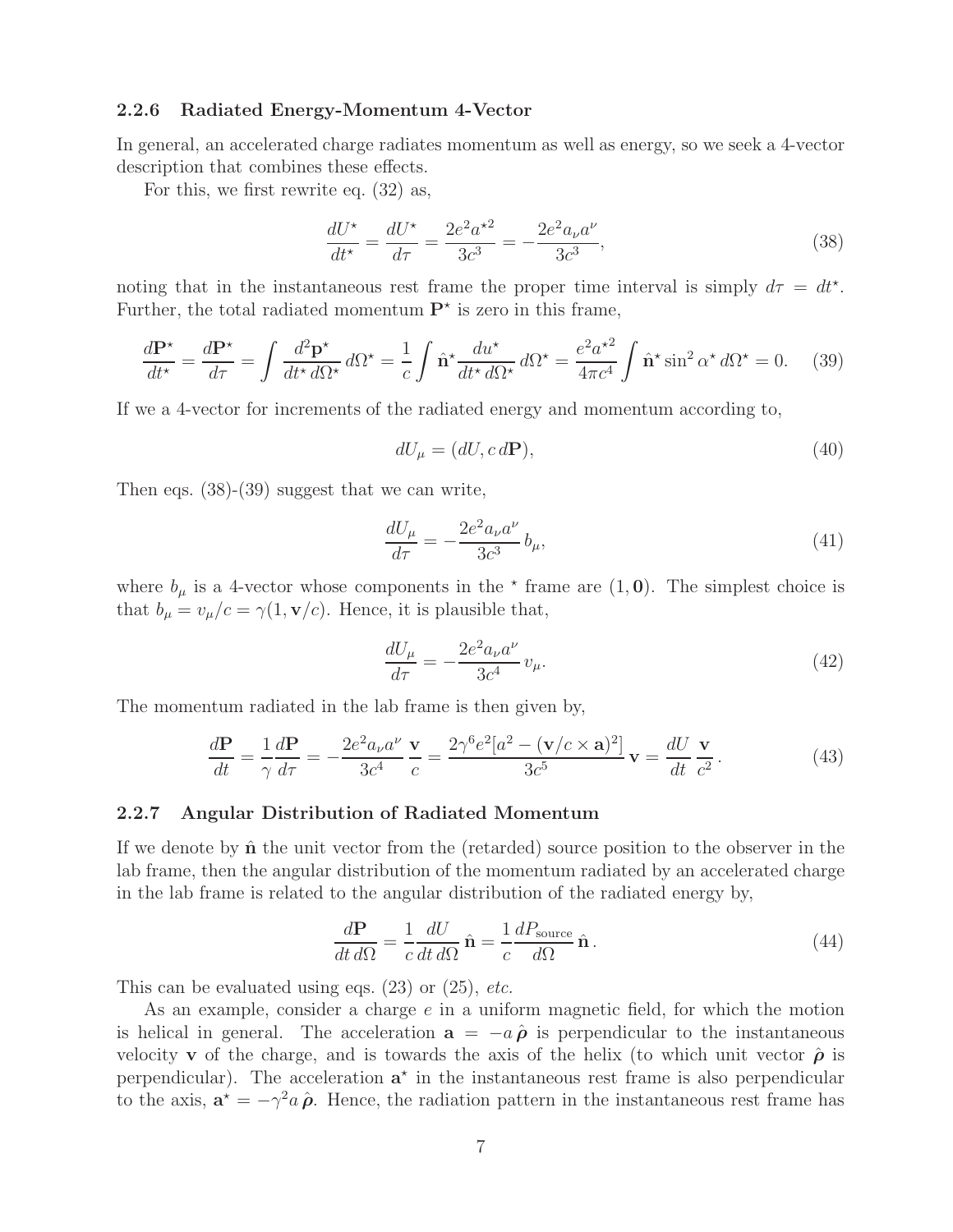the form  $\sin^2 \psi^*$ , where angle  $\psi$  is measured with respect to  $\hat{\boldsymbol{\rho}}$ . This radiation pattern (in the ' frame) is not symmetric about the direction of the velocity **v** of the charge in the lab frame.<sup>4</sup> According to eq.  $(2)$ , the radiation pattern in the lab frame is also not symmetric about the the direction of **v**. Yet, according to eq. (43), the total momentum radiated in the lab frame is along **v** (as measured by observers for which the present time in the lab is their retarded time).<sup>5</sup>

*It is tempting to cast the expressions for the angular distributions of radiated energy and momentum into a Lorentzian form. For this, we introduce a 4-vector*  $n_{\mu}$  associated with the *unit vector*  $\hat{\mathbf{n}}$  *by defining its components in the instantaneous rest frame to be,* 

$$
n_{\mu} = (0, \hat{\mathbf{n}}^{\star}).\tag{46}
$$

*Then, the square of its invariant length is,*

$$
n_{\mu}n^{\mu} = -1.\tag{47}
$$

The components of  $n_{\mu}$  in the lab frame are,

$$
n_{\mu} = (\gamma(\hat{\mathbf{n}}^{\star} \cdot \boldsymbol{\beta}), \hat{\mathbf{n}}^{\star} + (\gamma - 1)(\hat{\mathbf{n}}^{\star} \cdot \boldsymbol{\beta})\boldsymbol{\beta}) = (n_0, \mathbf{n}). \tag{48}
$$

*Recalling the Larmor formula eq. (18), we can write,*

$$
a^{*2}\sin^2\alpha^* = a^*_{\perp}^2 = a^{*2}(1 - \cos^2\alpha^*) = a^{*2} - (a^* \cdot \hat{n}^*)^2,
$$
\n(49)

where  $\mathbf{a}^*_{\perp}$  is the component of the acceleration in the instantaneous rest frame perpendicular *to the direction to the observer,* **n**ˆ-*. That is,*

$$
\mathbf{a}_{\perp}^{\star} = \mathbf{a}^{\star} - (\mathbf{a}^{\star} \cdot \hat{\mathbf{n}}^{\star}) \hat{\mathbf{n}}^{\star} = \mathbf{a}^{\star} + a_{\nu} n^{\nu} \hat{\mathbf{n}}^{\star},\tag{50}
$$

*noting that*  $a_{\nu}n^{\nu} = -\mathbf{a}^* \cdot \hat{\mathbf{n}}^*$ . This leads us to define the 4-vector,

$$
a_{\perp,\mu} = a_{\mu} + a_{\nu} n^{\nu} n_{\mu}, \tag{51}
$$

In particular, we consider a photon that is emitted in the forward direction in the  $'$  frame, *i.e.*, in the direction of **v**'. We can say that this photon is a particle with velocity  $\mathbf{u}' = c \hat{\mathbf{v}}' = c \hat{\mathbf{v}}_{\perp}$ .

A Lorentz transformation from the  $\prime$  frame back to the lab frame takes **v** $\prime$  to **v** and **u** $\prime$  to **u**. The velocity transfrom of  $\mathbf{u}'$  is such that the angle  $\theta_u$  of the velocity vector with repect to the axis of the helix is,

$$
\tan \theta_u = \frac{\sqrt{1 - v_{\parallel}^2/c^2} u'_{\perp}}{u'_{\parallel} + v_{\parallel}} = \frac{\sqrt{1 - v_{\parallel}^2/c^2} c}{v_{\parallel}},
$$
\n(45)

while, noting that  $\mathbf{v}'_{\perp} = \mathbf{v}_{\perp}/\sqrt{1 - v_{\parallel}^2/c^2}$ , the transform for angle  $\theta_v$  yields  $\tan \theta_v = v_{\perp}/v_{\parallel}$ . In general,  $v_{\perp} \neq \sqrt{1-v_{\parallel}^2/c^2}c$ , so a photon radiated in the forward direction in the  $\prime$  frame is not in the forward direction in the lab frame.

<sup>5</sup>This result is implied just before eq. (5) of [13], where is it noted that the radiation of energy/momentum by a charge in helical motion does not change the direction of the charge, while reducing its speed slightly.

<sup>&</sup>lt;sup>4</sup>This can be illustrated via consideration of the  $'$  frame that moves with velocity  $-\mathbf{v}_{\parallel}$  to the lab frame, where  $\mathbf{v}_{\parallel}$  is the projection of  $\mathbf{v}$  onto the axis of the helix. In the  $\prime$  frame, the motion of the charge in is a circle, and the radiation patterm (see sec. 2.2.4) is symmetric about the plane perpendicular to  $\hat{\rho}$  that contains the charge.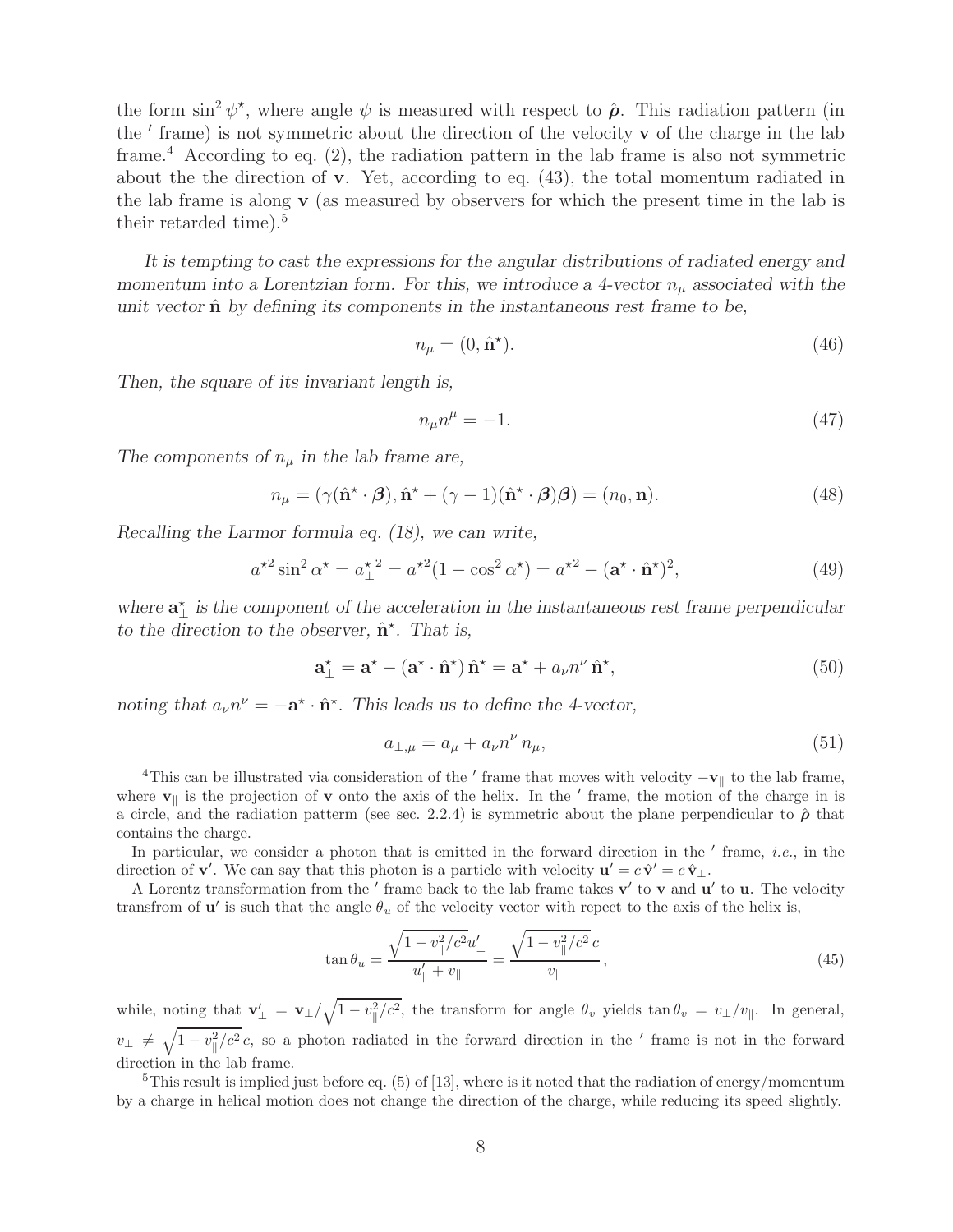*whose invariant length squared is,*

$$
a_{\perp,\mu}a_{\perp}^{\mu} = a_{\mu}a^{\mu} + (a_{\nu}n^{\nu})^2 n_{\mu}n^{\mu} + 2(a_{\nu}n^{\nu})^2 = -a^{\star 2} + (a_{\nu}n^{\nu})^2 = -a^{\star 2} + (\mathbf{a}^{\star} \cdot \hat{\mathbf{n}}^{\star})^2 = -a_{\perp}^{\star 2}.(52)
$$

*With this notation (inspired by sec. 5.1 of [14]), we can write eq. (18) as,*

$$
\frac{dP^{\star}}{d\Omega^{\star}} = \frac{dU^{\star}}{dt^{\star} d\Omega^{\star}} = \frac{e^2 a^{\star 2} \sin^2 \alpha^{\star}}{4\pi c^3} = \frac{e^2 a_{\perp}^{\star 2}}{4\pi c^3} = -\frac{e^2 a_{\perp, \nu} a_{\perp}^{\nu}}{4\pi c^3},
$$
(53)

The angular distribution of radiated momentum in the  $*$  frame can then be written as,

$$
\frac{d\mathbf{P}^{\star}}{dt^{\star} d\Omega^{\star}} = \frac{1}{c} \frac{dU^{\star}}{dt^{\star} d\Omega^{\star}} \hat{\mathbf{n}}^{\star} = -\frac{e^2 a_{\perp,\nu} a_{\perp}^{\nu}}{4\pi c^4} \hat{\mathbf{n}}^{\star},\tag{54}
$$

*It is suggestive to combine eqs. (53)-(54) into a quantity which has the appearance of a 4-vector,*

$$
\left(\frac{dU^{\star}}{dt^{\star} d\Omega^{\star}}, c\frac{d\mathbf{P}^{\star}}{dt^{\star} d\Omega^{\star}}\right) = -\frac{e^2 a_{\perp,\nu} a_{\perp}^{\nu}}{4\pi c^3} (1, \hat{\mathbf{n}}^{\star}) = -\frac{e^2 a_{\perp,\nu} a_{\perp}^{\nu}}{4\pi c^3} \left(\frac{v_{\mu}}{c} + n_{\mu}\right) \stackrel{?}{=} \frac{dU_{\mu}}{d\tau d\Omega} \,. \tag{55}
$$

*However, this cannot be so, as can be seen in various ways. While*  $dU_{\mu}/d\tau$  *is a 4-vector,*  $d\Omega$ *is not a Lorentz invariant as it transforms according to eq. (12). Also, as discussed at the beginning of this section,*  $dU/dt d\Omega$  *and*  $c dP/dt d\Omega$  *are in the ratio,* 

$$
1: \left(\hat{\mathbf{n}} = \frac{\mathbf{n}}{n} = \frac{\gamma[\hat{\mathbf{n}}^{\star} + (\gamma - 1)(\hat{\mathbf{n}}^{\star} \cdot \boldsymbol{\beta})\boldsymbol{\beta}]}{\sqrt{\gamma^2 + (\gamma^4 - 2\gamma^2 + 2\gamma - 1)(\hat{\mathbf{n}}^{\star} \cdot \boldsymbol{\beta})^2}}\right),
$$
\n(56)

*whereas in the lab frame*  $v_0/c + n_0 = \gamma(1 + \hat{\mathbf{n}}^* \cdot \boldsymbol{\beta})$ , while the 3-vector part of  $v_\mu/c + n_\mu$  is,

$$
\gamma \boldsymbol{\beta} + \hat{\mathbf{n}}^{\star} + (\gamma - 1)(\hat{\mathbf{n}}^{\star} \cdot \boldsymbol{\beta})\boldsymbol{\beta}.
$$
 (57)

*Hence, this author is skeptical that eq. (5-16) of [14], i.e., eq. (55) above, holds in the lab frame, although it is correct in the instantaneous rest frame.*

### **2.3 Acoustic Radiation**

The speed c of electromagnetic radiation is the same (in vacuum) for any inertial observer, whereas the speed of acoustic radiation is different for observers with different velocities. As such, no general transformations of the angular distribution of acoustic radiation between observers with different velocities can be given for acoustic radiation.

As an example of the greater complexity of acoustic radiation compared to electromagnetic radiation, [15] quotes three different results by three different authors for the forward/backward ratio for (monopole) sound intensity for source and observer at rest, but for air moving along the direction between them. Lighthill [16], p. 476, makes the claim that the forward backward ratio is unity, independent of the speed of the air. This seems impossible for air speeds greater than the speed of sound, but it could be true for subsonic airspeeds.

For electromagnetic radiation, if the source and observer are at rest in a common inertial frame, the angular distribution of radiation in that frame is independent of the velocity of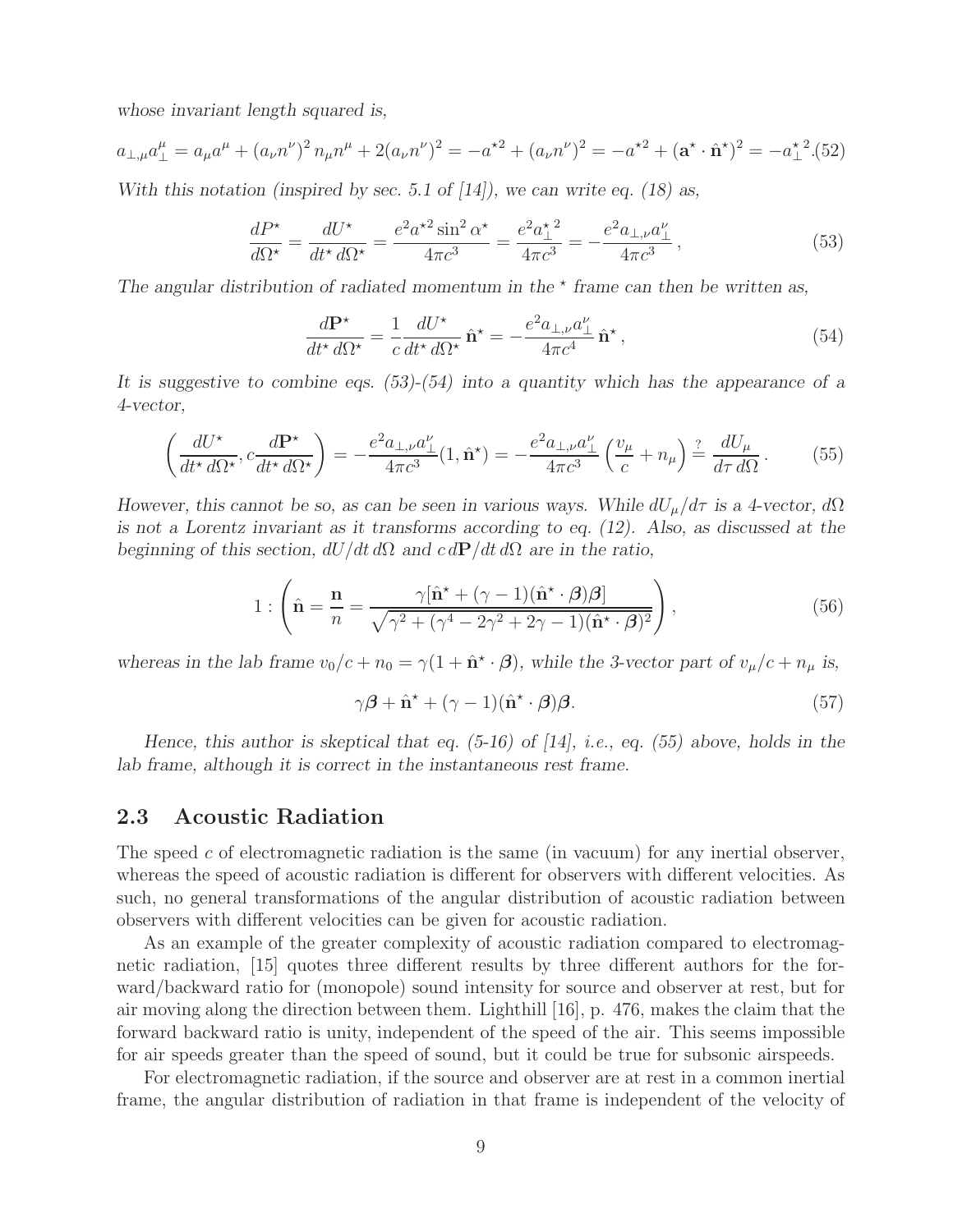that frame, as there is no absolute rest frame for electromagnetic waves (no electromagnetic æther). Hence, it is "obvious" that the forward/backward ratio for an isotropic electromagnetic radiator is unity, no matter what is the velocity of the frame of the source and observer. In contrast, the angular distribution (in the rest frame of the source) of sound waves emitted by a source depends, in general, on the velocity of the air in that frame; the general sense is that the angular distribution is "blown downwind". So, it is less obvious that Lighthill's claim is true for sound waves than for electromagnetic waves.

# **References**

- [1] A.H. Bucherer, *Mathematische Einf¨uhrung in die Elektronentheorie*, (Teubner, Leipzig, 1904), http://kirkmcd.princeton.edu/examples/EM/bucherer\_electrons\_04.pdf
- [2] A.H. Bucherer, *Introduction Mathématique a la Théorie des Electrons*, Arch. Sci. Phys. Nat. **22**, 105 (1906), http://kirkmcd.princeton.edu/examples/EM/bucherer\_aspn\_22\_105\_06.pdf
- [3] L. de la Rive, *Sur l'introduction du facteur de Doppler dans la solution des ´equations de la th´eorie des ´electrons*, Arch. Sci. Phys. Nat. **22**, 209, 321 (1906), http://kirkmcd.princeton.edu/examples/EM/delarive\_aspn\_22\_209\_07.pdf
- [4] A.H. Bucherer, *Les Potentiels Retardes Transform´es*, Arch. Sci. Phys. Nat. **23**, 129  $(1906)$ , http://kirkmcd.princeton.edu/examples/EM/bucherer\_aspn\_23\_129\_07.pdf
- [5] L. de la Rive, *Sur l'introduction du facteur de Doppler dans la solution des ´equations de la th´eorie des ´electrons*, Arch. Sci. Phys. Nat. **23**, 433 (1907), http://kirkmcd.princeton.edu/examples/EM/delarive\_aspn\_23\_433\_07.pdf
- [6] G.A. Schott, *Electromagnetic Radiation and the Mechanical Reactions Arising from it* (Cambridge U. Press, 1912), http://kirkmcd.princeton.edu/examples/EM/schott\_radiation\_12.pdf
- [7] V.L. Ginzburg and S.I. Strovatskii, *Developments in the Theory of Synchrotron Radiation and its Reabsorption*, Ann. Rev. Astron. Astrop. **7**, 375 (1969), http://kirkmcd.princeton.edu/examples/EM/ginzburg\_araa\_7\_375\_69.pdf
- [8] H. Matzner and K.T. McDonald, *Isotropic Radiators* (Apr. 8, 2003), http://kirkmcd.princeton.edu/examples/isorad.pdf
- [9] J.D. Jackson, *Classical Electrodynamics*, 2nd ed. (Wiley, 1975), http://kirkmcd.princeton.edu/examples/EM/jackson\_ce2\_75.pdf
- [10] I.S. Gradshteyn and I.M. Ryzhik, *Table of Integrals, Series, and Products*, 5th ed. (Academic Press, 1994), http://kirkmcd.princeton.edu/examples/mechanics/gradshteyn\_80.pdf
- [11] K.T. McDonald and C.G. Tully, *Maximum Energy of Circular Colliders* (Dec. 10, 2001), http://kirkmcd.princeton.edu/examples/lep.pdf